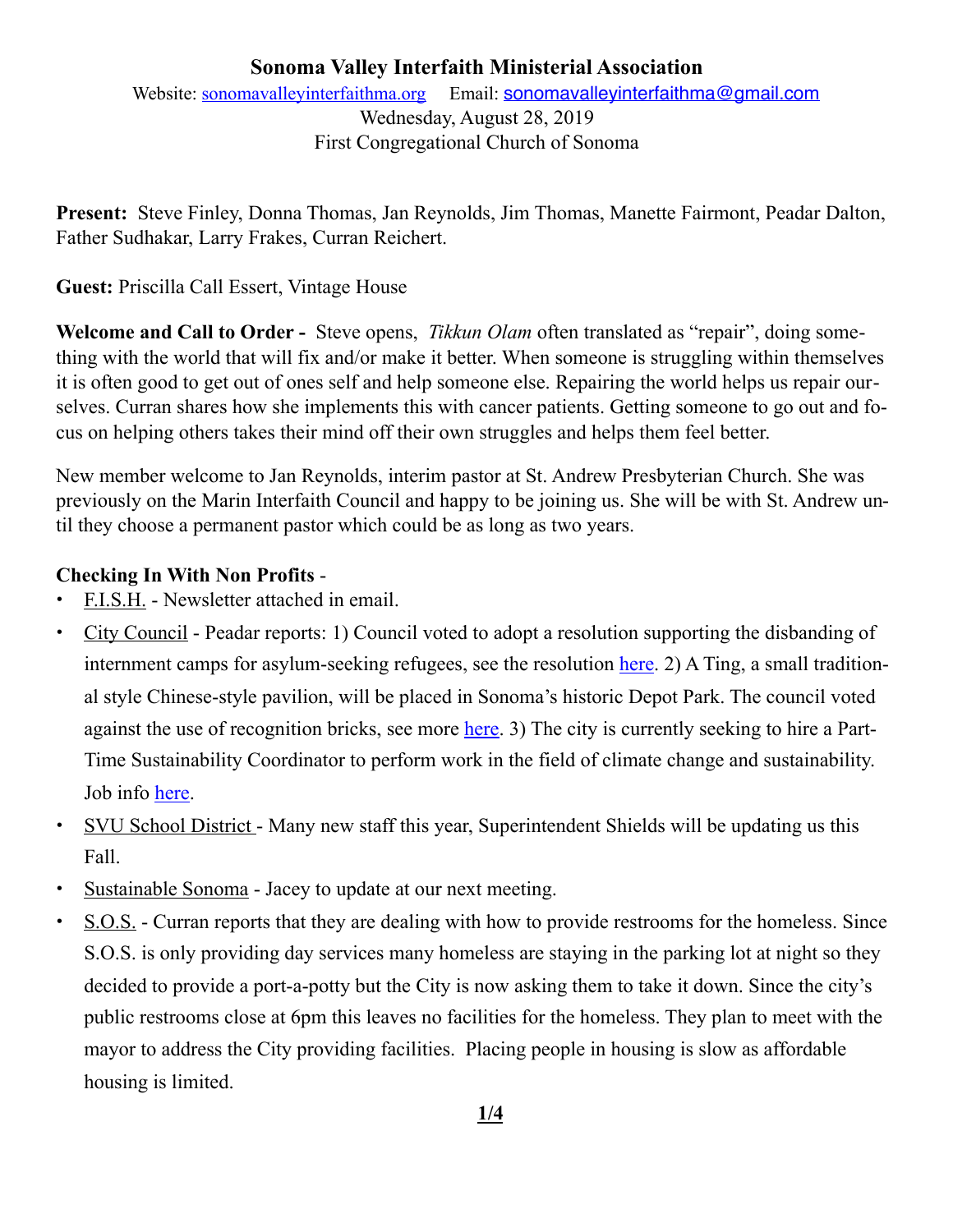- **•** Mental health services are limited as well but are an important part of helping the homeless. The issue stands that the City needs to locate a place for a shelter/transfer station for transitioning the homeless and coordinating services.
- **•** Local Law Enforcement Steve will be providing any updates with the police dept. as he is currently working closely with Chief Rodriguez. Shir Shalom has decided to hire off duty officers and patrol cars to provide security services for Shir Shalom's future events.

## **Upcoming Events -**

- Forgotten Heroes event Muslims, Jews and Christians working together during WW1, October 29th at Trinity Episcopal Church at 7:00pm.
- Service of Remembrance, November 1st, 6:00pm in FCC/CSS sanctuary
- Community Thanksgiving service, November 28th, 10am-11am here at FCC/CSS in Burlingame Hall. Steve and Curran to host. Please reach out in order to help plan and prepare.
- Hospice Tree Lighting, Sunday, December 1st, Sonoma Plaza, 6:00pm.
- Winter Solstice Labyrinth Walk, December 20th, open from 6:00pm-8:00pm, instrumental music.
- Community Menorah Lighting/1st Night of Hanukkah, December 22nd, 4:00pm in front of Burlingame Hall, 252 W. Spain St.

## **Information to Share** -

- Steve reports that owners of Shainsky Ranch, where he lives, is looking to have some of the property purchased for community use such as gardens or any ecological needs. More information to come.
- First Congregational Church will be hosting a two-part retreat, Ruah Bull- Growing in God: The Journey of the Elder, Saturday, September 21st and Saturday, September 28th from 10:00am-1:00pm. Ruah Bull is a retreat leader and Spiritual Director in Petaluma. To register contact Susan Bassett at [bassettnfriends@gmail.com](mailto:bassettnfriends@gmail.com) or 707-321-0713.
- Curran has a new CD, Rest: Songs of Comfort and Peace. Download for free at [curranre](http://curranreichert.bandcamp.com)[ichert.bandcamp.com](http://curranreichert.bandcamp.com) or [www.sonomaucc.org/currans-music/](http://www.sonomaucc.org/currans-music/)
- Sonoma Community Church has a new pastor, Peadar will reach out.

# **Guest - Priscilla Call Essert, Executive Director - Vintage House**

Priscilla has been with Vintage House for about two years. February 2018 they launched a year-long research project that included the participation of more than 500 local seniors. The data collected will help inform Vintage House and the community on how to engage the 55+ population here today and in future.

- The 3 main issues of need: 1) Helping seniors age in place, 2) seniors on the verge of homelessness, 3) senior who are able need help finding work.

**2/4** 

- In order to support those who may be struggling financially, and those that are isolated and alone Vintage House will be able to expand their key programs thanks to funding from CSAA and Impact 100.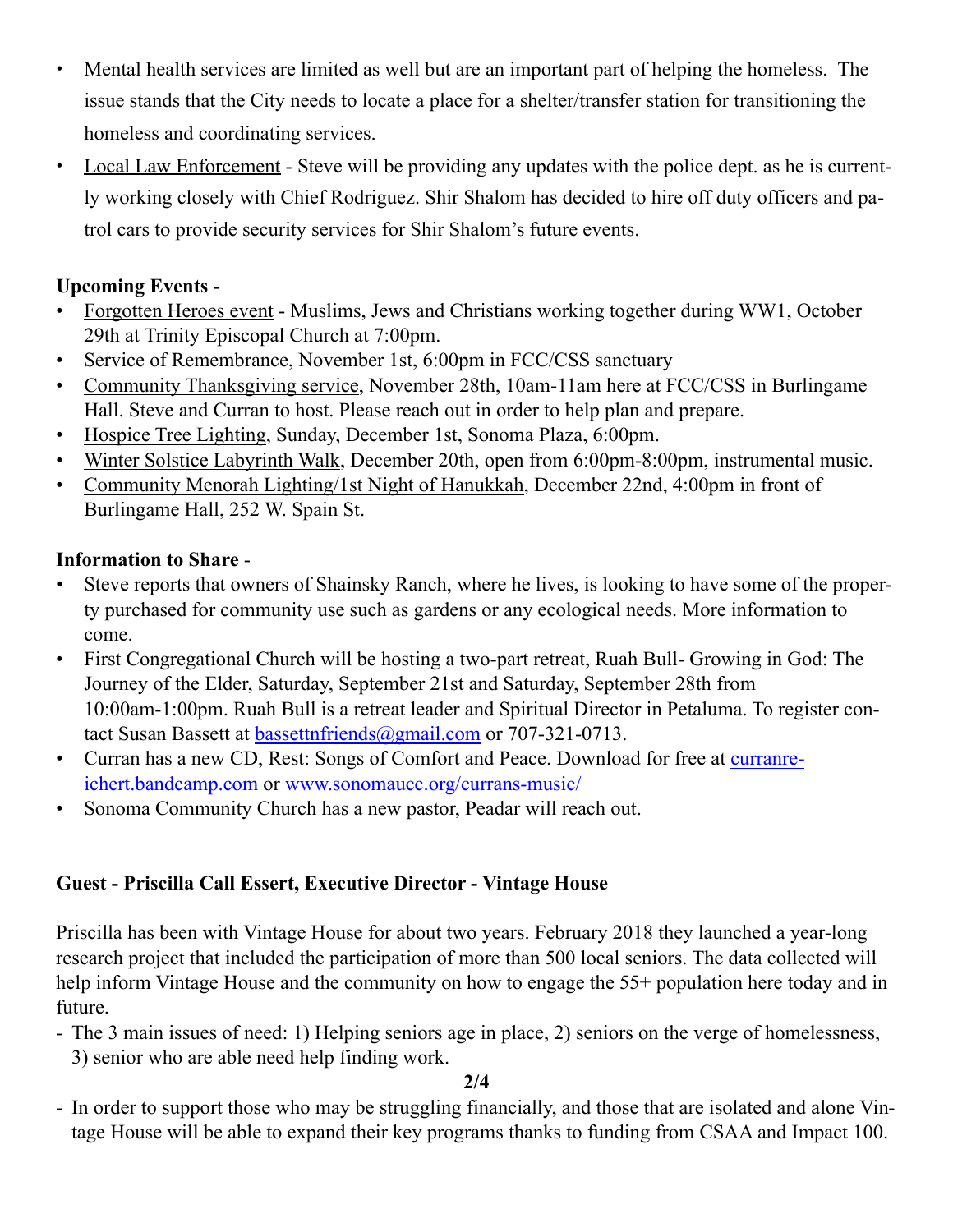- They will build on the collaboration with Rotary Club Sonoma Sunrise to complete home repairs in groups of 4-5 people one Saturday every two months for seniors living on a very limited budget; (34% said they are living alone or don't have family members who visit or check-in on then regular- $\mathbf{I}$ y.)
- They are helping to address food needs and social interaction with "Soup's On", every Friday from 11:30am-1:00pm seniors can come to Vintage House to have fresh made soup and bread and share a table with others. There is also a food offering table with donated items to take home. On the 2nd and 4th Fridays during this time they will also have TED talks and discussions with the seniors on housing needs to help prevent becoming homeless.
- Vintage House is able to expand the "Soup's On" program to the Springs beginning this week and will be held on Thursdays from 11:30am-1:00pm at the Teen Services center 17440 Sonoma Highway. There is also funding for a Wednesday meal but they are still working on the logistics of how they will implement this. One idea is to have a core group of seniors come to cook the meal and then serve it to other seniors, the homeless and others in the community. More to come on this project.
- They will expand the Job-Match program that connects seniors with local work opportunities by finding employers who have up to 20 hours per week to offer a senior age 58-75.

How can we help? Share with your congregations:

- 1) If you know a senior in need of housing or if you or someone you know has rooms to share with a senior please contact Vintage House. Many seniors who live alone may have rooms they can share with another senior as well.
- 2) Please spread the word that we are looking for employers who can offer work to a senior age 58-75.
- 3) If you would like to volunteer time or make a donation please contact Priscilla at **[priscilla.call.es](mailto:priscilla.call.essert@vintagehouse.org)**- $\frac{\text{sort}(a)}{\text{wintagehouse.org}}$  and encourage your community to call Vintage House at 996-0311.
- 4) Vintage House is looking to hold a community meeting focusing on seniors. Funding has been secured and they want it to be meaningful and impactful. Do you have any ideas or feedback and are you interested in being on a short-term committee to help with this?

For information on other programs at Vintage House visit their website <https://vintagehouse.org>

#### **3/4**

## **Things to consider -**

- Jim to have Priscilla on the Thursday radio show and a mention on the Tuesday show.
- **•** Please send Tricia any event write ups you would like added to our website.
- **•** If you are a liaison for one of our Community groups, see below, and are unable to attend our monthly meeting, please email a brief update to share with the group to **[sonomavalleyinterfaithma@gmail.com](mailto:sonomavalleyinterfaithma@gmail.com)**

City Council - Peadar Dalton